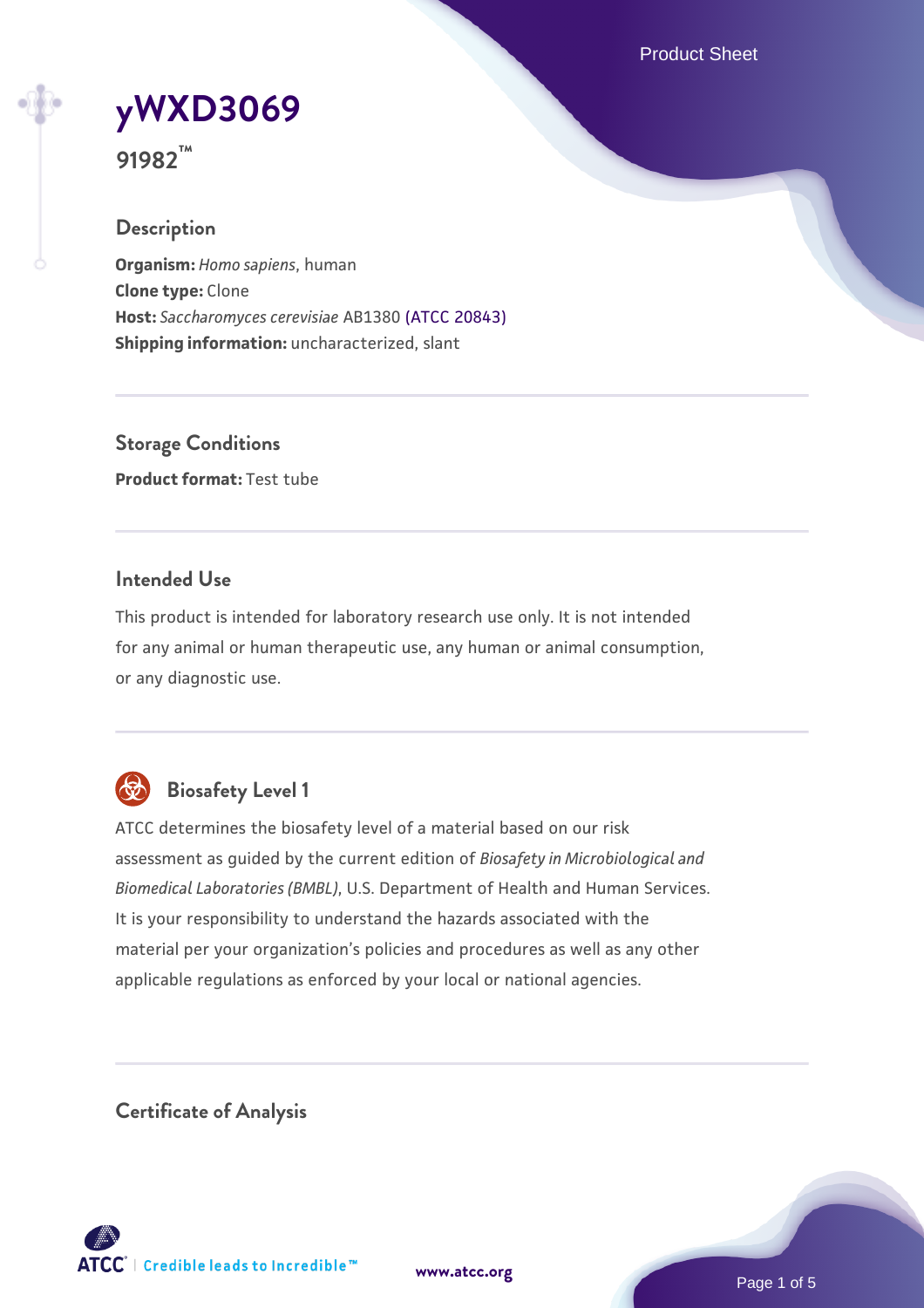# **[yWXD3069](https://www.atcc.org/products/91982)** Product Sheet **91982**

For batch-specific test results, refer to the applicable certificate of analysis that can be found at www.atcc.org.

# **Insert Information**

**Type of DNA:** genomic **Genome:** Homo sapiens **Chromosome:** X X pter-q27.3 **Gene name:** DNA Segment, single copy **Gene product:** DNA Segment, single copy [DXS3210] **Gene symbol:** DXS3210 **Contains complete coding sequence:** Unknown **Insert end:** EcoRI

# **Vector Information**

**Construct size (kb):** 355.0 **Intact vector size:** 11.454 **Vector name:** pYAC4 **Type of vector:** YAC **Host range:** *Saccharomyces cerevisiae*; *Escherichia coli* **Vector information:** other: telomere, 3548-4235 other: telomere, 6012-6699 Cross references: DNA Seq. Acc.: U01086 **Cloning sites:** EcoRI **Markers:** SUP4; HIS3; ampR; URA3; TRP1 **Replicon:** pMB1, 7186-7186; ARS1, 9632-10376

# **Growth Conditions**

**Medium:** 



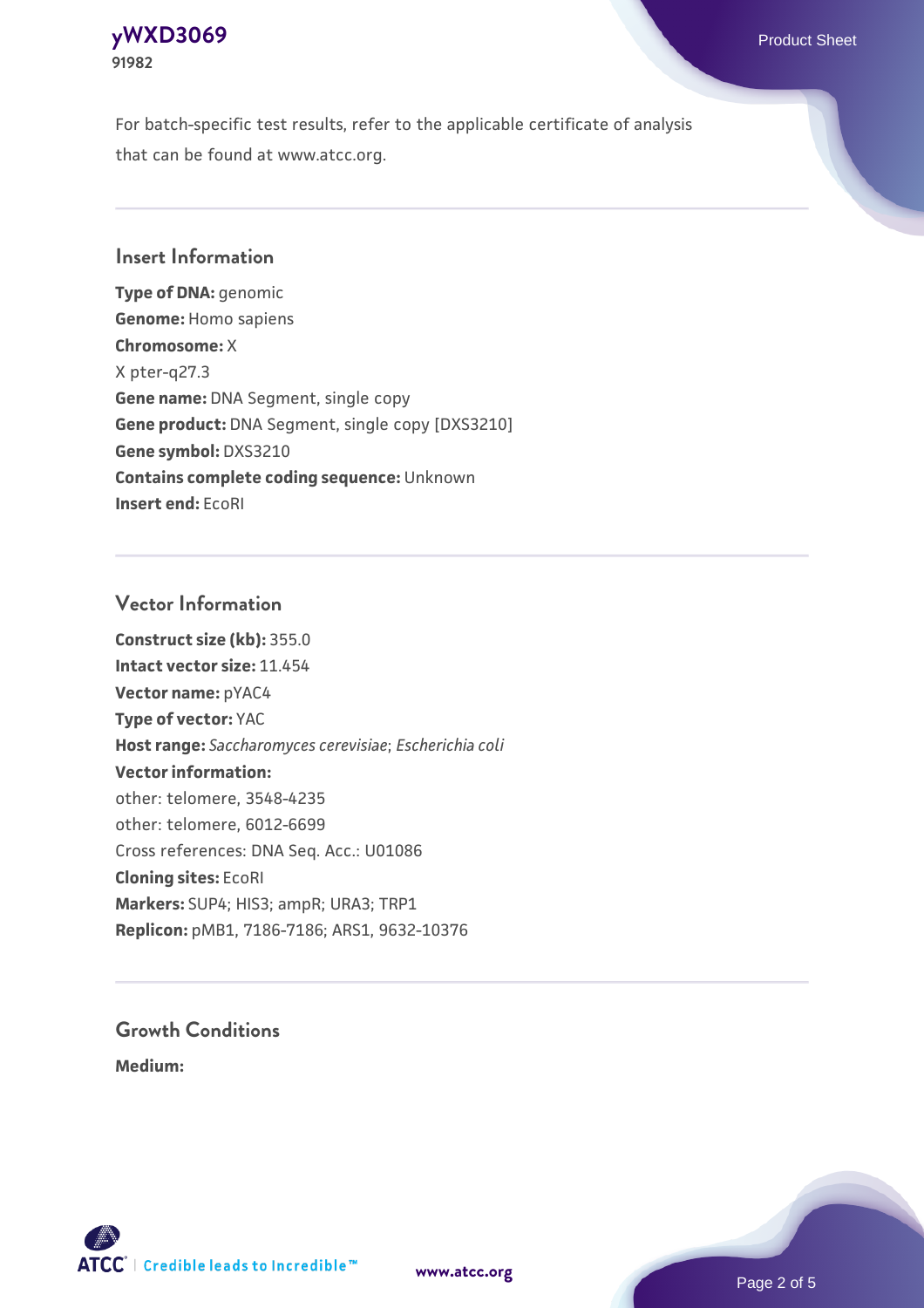**[yWXD3069](https://www.atcc.org/products/91982)** Product Sheet **91982**

[ATCC Medium 1245: YEPD](https://www.atcc.org/-/media/product-assets/documents/microbial-media-formulations/1/2/4/5/atcc-medium-1245.pdf?rev=705ca55d1b6f490a808a965d5c072196) **Temperature:** 30°C

#### **Notes**

More information may be available from ATCC (http://www.atcc.org or 703- 365-2620).

# **Material Citation**

If use of this material results in a scientific publication, please cite the material in the following manner: yWXD3069 (ATCC 91982)

# **References**

References and other information relating to this material are available at www.atcc.org.

### **Warranty**

The product is provided 'AS IS' and the viability of ATCC® products is warranted for 30 days from the date of shipment, provided that the customer has stored and handled the product according to the information included on the product information sheet, website, and Certificate of Analysis. For living cultures, ATCC lists the media formulation and reagents that have been found to be effective for the product. While other unspecified media and reagents may also produce satisfactory results, a change in the ATCC and/or depositor-recommended protocols may affect the recovery, growth, and/or function of the product. If an alternative medium formulation or reagent is used, the ATCC warranty for viability is no longer



**[www.atcc.org](http://www.atcc.org)**

Page 3 of 5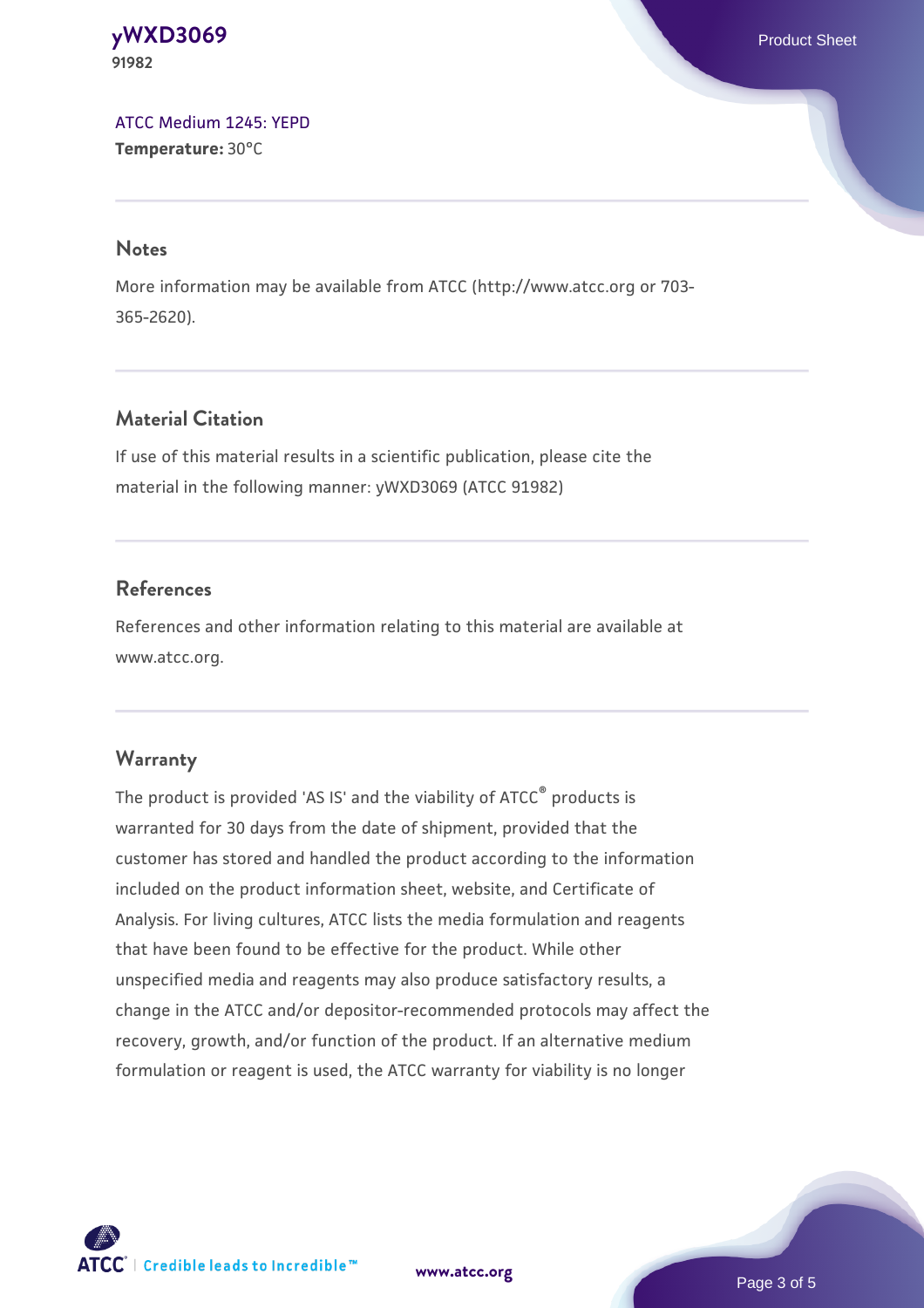**[yWXD3069](https://www.atcc.org/products/91982)** Product Sheet **91982**

valid. Except as expressly set forth herein, no other warranties of any kind are provided, express or implied, including, but not limited to, any implied warranties of merchantability, fitness for a particular purpose, manufacture according to cGMP standards, typicality, safety, accuracy, and/or noninfringement.

#### **Disclaimers**

This product is intended for laboratory research use only. It is not intended for any animal or human therapeutic use, any human or animal consumption, or any diagnostic use. Any proposed commercial use is prohibited without a license from ATCC.

While ATCC uses reasonable efforts to include accurate and up-to-date information on this product sheet, ATCC makes no warranties or representations as to its accuracy. Citations from scientific literature and patents are provided for informational purposes only. ATCC does not warrant that such information has been confirmed to be accurate or complete and the customer bears the sole responsibility of confirming the accuracy and completeness of any such information.

This product is sent on the condition that the customer is responsible for and assumes all risk and responsibility in connection with the receipt, handling, storage, disposal, and use of the ATCC product including without limitation taking all appropriate safety and handling precautions to minimize health or environmental risk. As a condition of receiving the material, the customer agrees that any activity undertaken with the ATCC product and any progeny or modifications will be conducted in compliance with all applicable laws, regulations, and guidelines. This product is provided 'AS IS' with no representations or warranties whatsoever except as expressly set forth herein and in no event shall ATCC, its parents, subsidiaries, directors, officers, agents, employees, assigns, successors, and affiliates be liable for indirect, special, incidental, or consequential damages of any kind in connection with or arising out of the customer's use of the product. While reasonable effort is made to ensure authenticity and reliability of materials on deposit, ATCC is not liable for damages arising from the misidentification or



**[www.atcc.org](http://www.atcc.org)**

Page 4 of 5